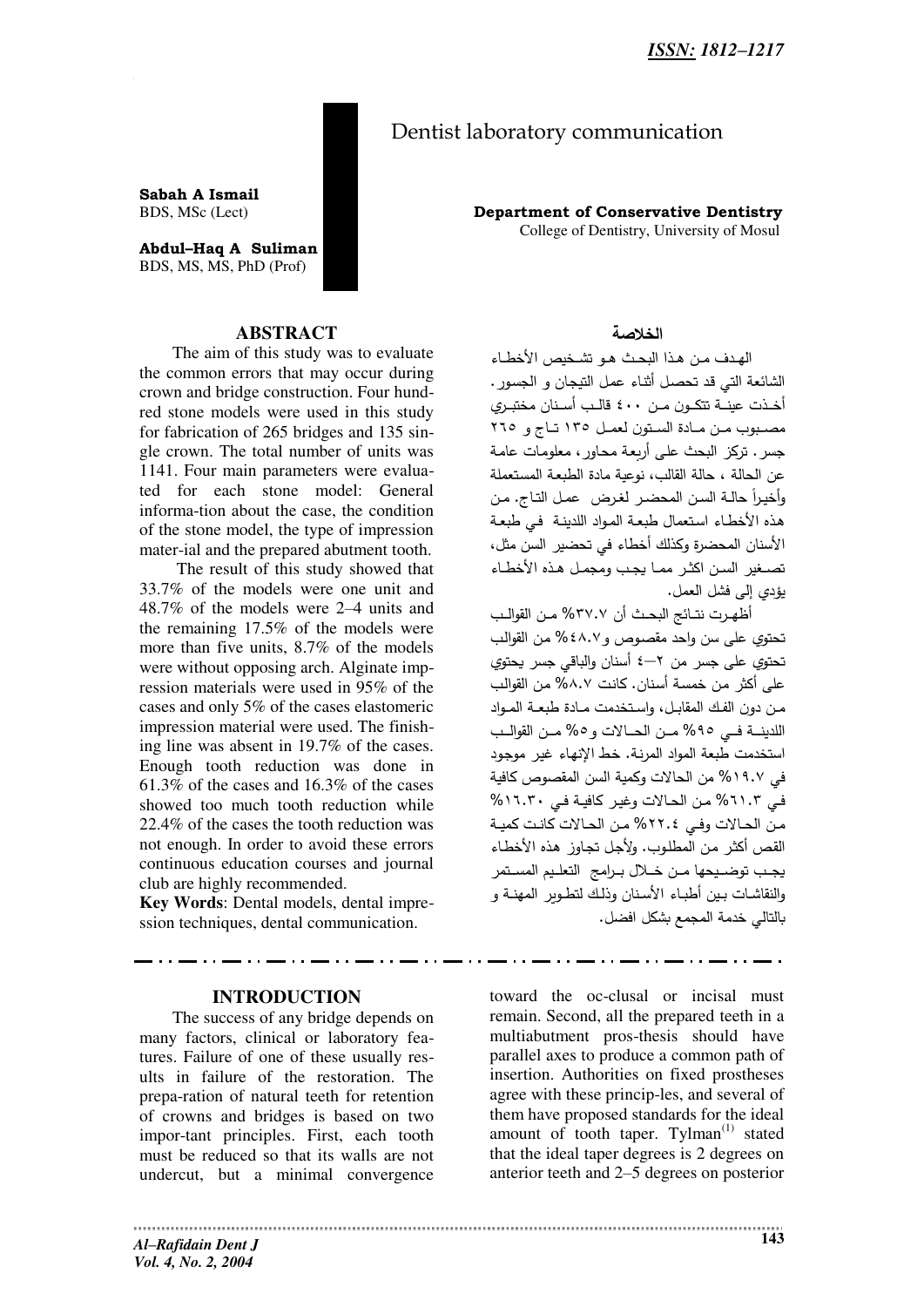teeth, while Shill-ingburg *et*  $al.$ <sup>(2)</sup> recommended a 6 degrees taper, Johnston *et al.*<sup>(3)</sup> suggested 5–7 deg-rees, Kornfeld<sup>(4)</sup> accepted a range that incl-udes all these figures.

A common error that occurs in the preparation of abutment teeth for crown and bridge is the inadequate removal of occlusal tooth structure to allow sufficient space for the restorative material. $(5)$ 

Location of gingival margin, the design and contour of the metal substructure are critical variables in design and esthetic of prosthetic restoration.(6) The obstruction of embrasure spaces by metal will compromise the long term periodontal health of the restoration.<sup> $(7)$ </sup> The design of pontic region and metal contour may also contribute to hygiene complications, exposed metal margins and bulky prosthetic designs will compromise the esthetic and influence the adjacent soft tissue. $(8)$ 

The use of stock tray may result in dimensional changes and inaccuracies in the cast because of the variable thickness of the impression materials. $(9-13)$ Custom tray is advisable for procedures requiring the utmost accuracy. $(2)$ 

Alginate impression material (irreversible hydrocolloid) has been used primarily for opposing casts, study models, removable partial dentures, orthodontics and in limited extent in fixed partial prosthodontics, since the clinical use of alginate will not result in a high degree of accuracy in detail reproduction.  $(11, 14)$ 

Alginate impression materials are unstable unless poured immediately conversely elastomeric impression materials are more stable for several days prior to pouring and has better physical properties than alginate.  $(15, 16)$ 

The aim of this study was to evaluate the common errors that may occur during crown and bridge construction.

# **MATERIAL AND METHOD**

In the present study, four hundred stone models were evaluated for the analysis. The stone models belong to 134 dentists that represent approximately 60% of private dental clinics in Mosul City. The evaluations of the stone models were done in private dental laboratory in Mosul City, the laboratory procedures were performed by one dental technician. The total number of units evaluated was 1141 for 265 bri-dges and 135 single crowns.

Four main parameters were evaluated for each stone model as shown in the Figure, general information about the case, the condition of the stone model, the type of impression material and the prepared abutment tooth.

The general information about the case includes, span of the bridge, type of the arch and location of the bridge. For the purposes of the analysis the types of bridges were divided into three groups. The first group included single tooth (crown), the second group included bridges of 2–4 units and the third group included bridges more than five units. The type of the arch was included whether maxillary or mandibular. Also the location of the bridge was determined which is either anterior or posterior.

The condition of the stone model was determined for the presence or absence of the opposing arch and by checking whether the stone model is full arch or sectional arch. The condition of the prepared abutment tooth was checked for presence of air bubbles, caries or any fracture in the prepared abutment tooth that was repaired.

The third parameter was checking the type of impression material, either elastomeric impression material or alginate impression material.

Analysis of the preparation included presence or absence of the finishing line, margin of finishing line which is divided into three groups: The first below the gingival margin, the second with the gingival margin and the third group above the gingival margin. Tooth reduction, which is also divided into three groups, the first group was enough reduction of the prepared tooth, the second group included too much reduction of the prepared tooth, while the third group determine teeth with less reduction. Then checking if undercuts are present on the abutment tooth, or if any sharp angles were present on the abutment tooth. Finally the smoothness of the preparation was checked.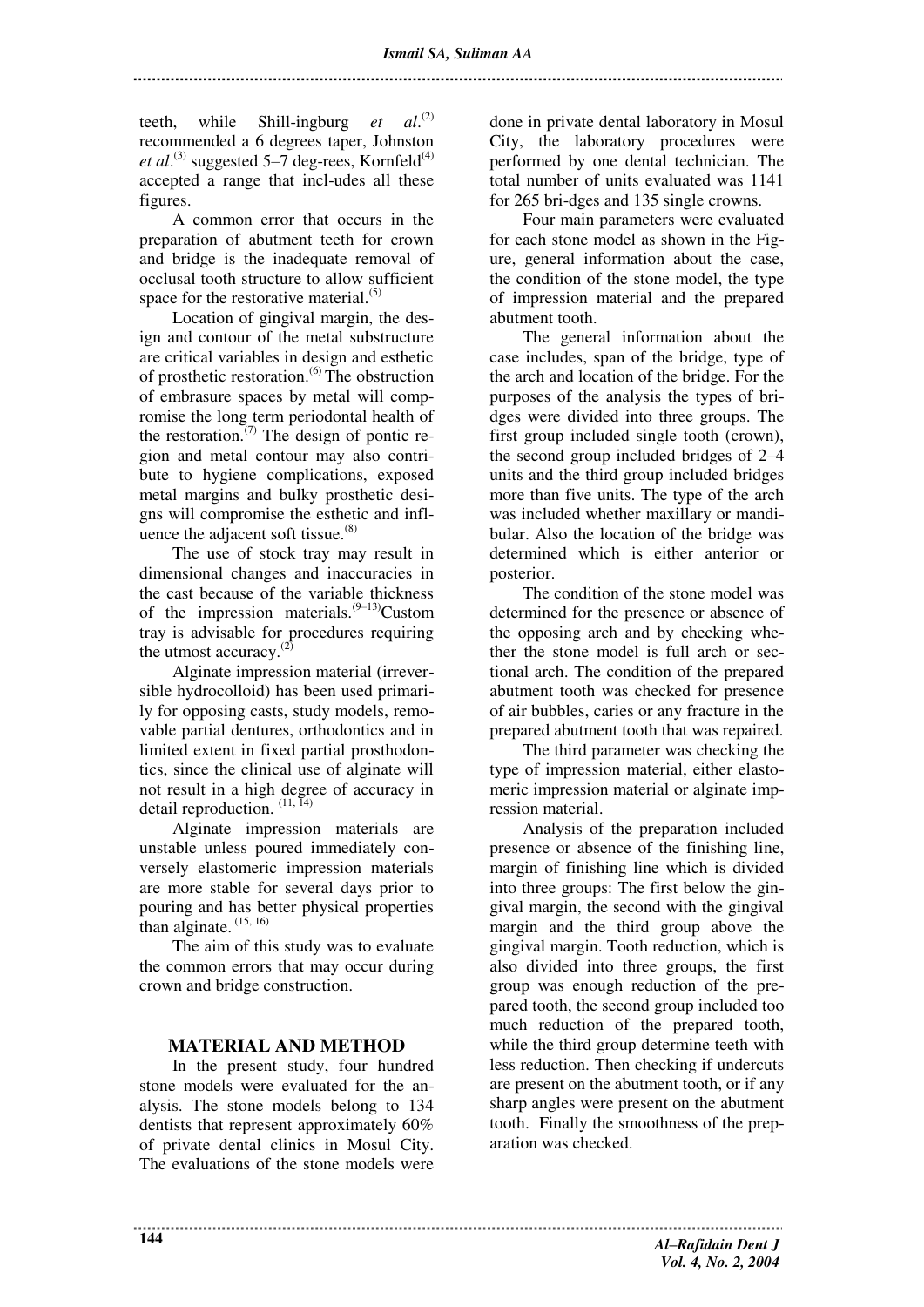

Figure: The main four parameters for evaluation of stone models

#### **RESULTS**

The results from the general information obtained were shown in Table (1). The span of the bridge, 33.7% of the models were one unit and 48.7% of the models were 2–4 units and the remaining 17.6% of the models were bridges more  $T$  Table (1): General information about the case of case  $G$ 

than five units. The study showed that 63.7% of the stone models were for the maxillary arch and 36.3% were for the mandibular arch, 69.7% of the cases were bridges for posterior teeth and 33.3% of the cases were bridges for anterior teeth.

| Table (1). General information about the case                                                                                                                                                                                                                                                                      |                               |                |        |  |  |
|--------------------------------------------------------------------------------------------------------------------------------------------------------------------------------------------------------------------------------------------------------------------------------------------------------------------|-------------------------------|----------------|--------|--|--|
|                                                                                                                                                                                                                                                                                                                    | <b>Span of the Bridge</b>     | Single Tooth   | 33.7%  |  |  |
|                                                                                                                                                                                                                                                                                                                    |                               | Two-four Units | 48.7%  |  |  |
|                                                                                                                                                                                                                                                                                                                    |                               | Above Five     | 17.6 % |  |  |
| 2                                                                                                                                                                                                                                                                                                                  | <b>Arch Type</b>              | Maxillary      | 63.7%  |  |  |
|                                                                                                                                                                                                                                                                                                                    |                               | Mandibular     | 36.3%  |  |  |
|                                                                                                                                                                                                                                                                                                                    | <b>Location of the Bridge</b> | Anterior       | 33.3%  |  |  |
|                                                                                                                                                                                                                                                                                                                    |                               | Posterior      | 69.7%  |  |  |
| $\mathbf{1}$ and $\mathbf{1}$ and $\mathbf{1}$ and $\mathbf{1}$ and $\mathbf{1}$ and $\mathbf{1}$ and $\mathbf{1}$ and $\mathbf{1}$ and $\mathbf{1}$ and $\mathbf{1}$ and $\mathbf{1}$ and $\mathbf{1}$ and $\mathbf{1}$ and $\mathbf{1}$ and $\mathbf{1}$ and $\mathbf{1}$ and $\mathbf{1}$ and<br>$11 \tcdot 27$ |                               |                |        |  |  |

Table (2) showed the results for the condition of the stone models the opposing arch were present in 91.3% of the cases

and absent in 8.7% of the cases. The stone models were full arch in 64.5% of the cases and 35.5% of the stone models were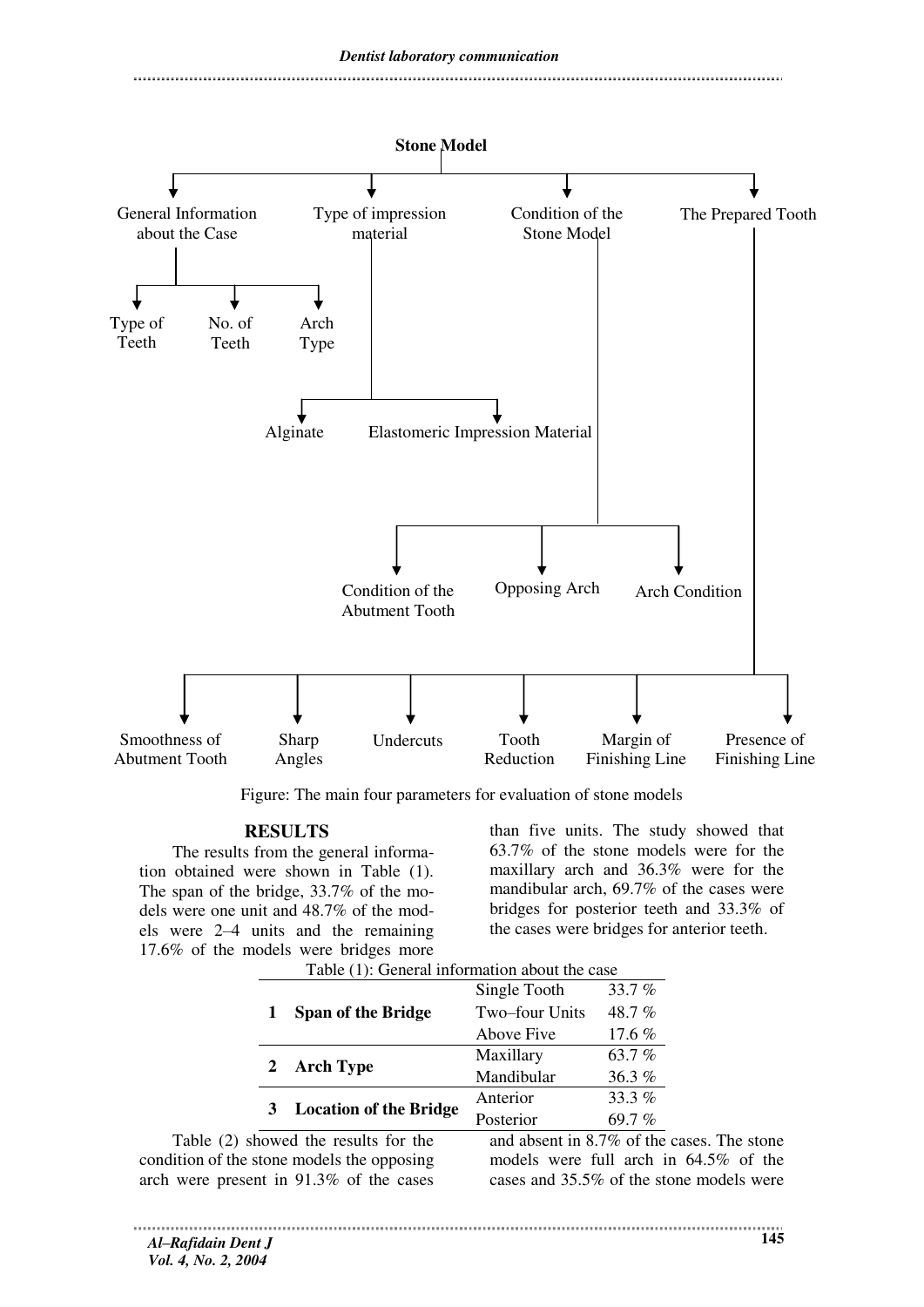half arch. The condition of the abutment tooth showed that 81% of the stone models were without defects, 7.3% of the cases contain air bubbles, 8.1% of the stone models contain caries on the prepared abutment tooth and 3.6% of the stone models

showed fracture on the abutment tooth that was repaired by zinc phosphate cement.

Alginate impression materials were used in 95% of the cases while 5% of the cases used elastomeric impression material.

| Table (2): Condition of the stone model |                                                                           |                       |                                       |          |  |  |
|-----------------------------------------|---------------------------------------------------------------------------|-----------------------|---------------------------------------|----------|--|--|
|                                         | <b>Opposing Arch</b>                                                      |                       | <b>Present</b>                        | $91.3\%$ |  |  |
|                                         |                                                                           |                       | <b>Absent</b>                         | 8.7%     |  |  |
|                                         | <b>Arch Condition</b>                                                     |                       | <b>Full Arch</b>                      | 64.5 $%$ |  |  |
|                                         |                                                                           |                       | <b>Sectional Arch</b>                 | 35.5%    |  |  |
|                                         |                                                                           | <b>Without Defect</b> |                                       | 81%      |  |  |
|                                         | <b>Condition of the</b><br>With<br><b>Abutment Tooth</b><br><b>Defect</b> |                       | <b>Presence of Air Bubbles</b>        | $7.3\%$  |  |  |
|                                         |                                                                           |                       | <b>Presence of Caries</b>             | $8.1\%$  |  |  |
|                                         |                                                                           |                       | <b>Fracture of the Abutment Tooth</b> | $3.6\%$  |  |  |

Table (3) showed the results of the prepared abutment teeth on the stone model, the finishing line were present in 80.3% of the cases while absent in 19.73% of the cases. The margin of the finishing line were below the gingival margin in 68 % of the cases and in 29.2% of the cases the finishing line was with the gingival margin and above the gingival margin in 2.8% of the cases. The study showed enough tooth reduction in 61.3% of the cases

and too much reduction in 16.3% of the cases while the reduction was not enough in 22.4% of the cases. Undercuts were present on the abutment prepared teeth in 22.3% of the stone models, while  $60.3\%$ of the cases showed sharp angles on the prep-aration. Finally 46.6% of the examined stone models showed rough prepared abut-ment tooth and 53.4% of the cases showed smooth prepared abutment tooth

| Table (3): The prepared abutment tooth |                           |          |  |  |  |
|----------------------------------------|---------------------------|----------|--|--|--|
| <b>Presence of Finishing Line</b>      | <b>Present</b>            | $80.3\%$ |  |  |  |
|                                        | Absent                    | 19.7%    |  |  |  |
| <b>Margin of Finishing Line</b>        | Below Gingival Margin     | 68 %     |  |  |  |
|                                        | With Gingival Margin      | $29.2\%$ |  |  |  |
|                                        | Above Gingival Margin     | $2.8\%$  |  |  |  |
| <b>Tooth Reduction</b>                 | <b>Enough Reduction</b>   | 61.3%    |  |  |  |
|                                        | <b>Too Much Reduction</b> | 16.3 $%$ |  |  |  |
|                                        | No Reduction              | $22.4\%$ |  |  |  |
| <b>Undercuts on the Abutment Tooth</b> | Present                   | 22.3%    |  |  |  |
|                                        | Absent                    | 77.7%    |  |  |  |
| <b>Sharp Angles</b>                    | Present                   | 60.3 $%$ |  |  |  |
|                                        | Absent                    | 39.7 $%$ |  |  |  |
| <b>Smoothness of Abutment</b>          | Rough                     | $46.6\%$ |  |  |  |
|                                        | Smooth                    | 53.4%    |  |  |  |
|                                        |                           |          |  |  |  |

#### **DISSCUSSION**

The success of any fixed prosthodontic restoration depends on the case, dentist experience, and the communication and re-port of the dentist with the dental techni-cian. From the present study the common errors that occur are many, among these absence of the opposing arch in 8.7% of the stone models, sectional arch

stone mo-dels in 35.5%. Presence of air bubbles in 7.3%, presence of caries on the prepared abutment teeth in 8.1%, fracture of the abutment tooth on the stone model in 3.6% of the cases. These errors will lead to the sectional arch will not allow balance arti-culation and the bite is not always correct and unable to esthetically mirror the tooth in the other side of the arch. $(17)$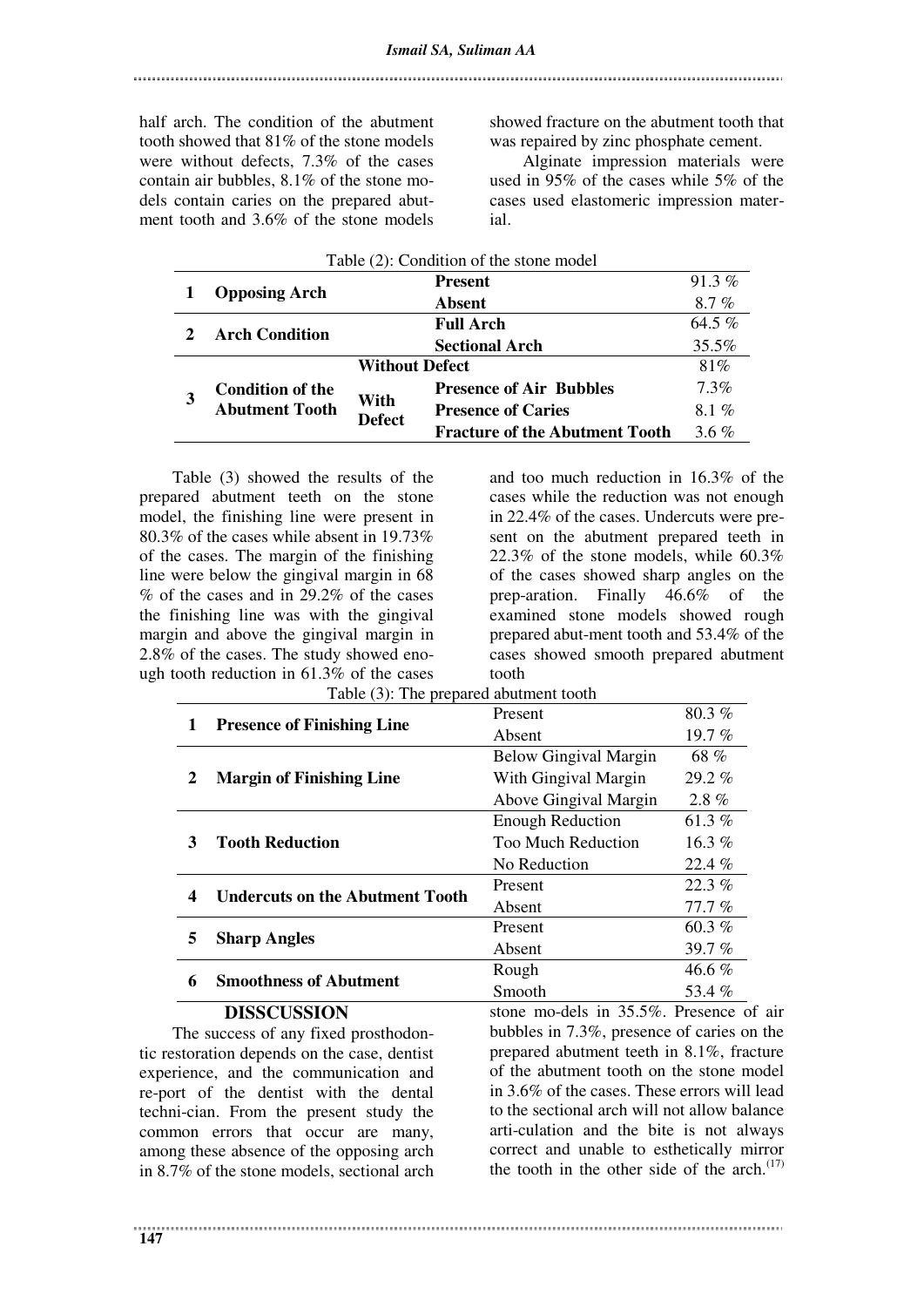Presence of caries on the prepared abutment had a gre-ater chance of failing than caries free abut-ments. $^{(18)}$  Also these faults will lead to poor marginal seal which is a critical fac-tor in success of dental restorations.  $(7, 19)$ 

Alginate impression materials were used in 95% of the cases. These wide uses of alginate are due to its low cost and ease of mixing and manipulation. The use of alginate as impression material in fixed prosthetic work is limited to study cast fabrication only because alginate does not transfer to gypsum much surface details as elastomeric impressions do, alginate has poor tear resistance and alginate is dimensionally unstable due to effects of syneresis, surface dehydration and imbibition. Therefore, the impression must be poured immediately.(16) Elastomeric impressions must be used in fixed prosthetic works because they are more dimensionally stable than alginate, and their resistance to tearing is higher than alginate. Elastomeric impressions can be disinfected by most current antimicrobial solutions without adverse dimensional changes.

In the present study errors in the preparation of the abutment teeth were noted, absence of the finishing line in 19.7%, too much reduction in 16.3%, no reduction in 22.4 %, sharp angles in 60.3%, and undercuts in 22.3% of the cases. Undercuts in individual preparations and nonparallelism of abutment result in an obstructed path of insertion. This is often dealt with at the dental laboratory by leaving margins open to compensate for bypassing the undercuts. In addition, excessive force must often be applied in seating such prosthesis. These compensation methods result in open mar-gins on the finished restoration, which may cause gingival irritation. The open margins are also subjected to cement was-hout which leads to marginal caries.  $(18, 20,21)$  To obtain an unobstructed path of insertion and avoid undercuts, preparations often are over tapered to the point that sacrifices the retention form, also it results in removal of too much tooth structure from the axial surfaces in the occlusal or incisal two– thirds, which can place pulpal integrity in unnecessary danger.<sup> $(22, 23)$ </sup> At the same time, too little tooth structure is removed

cervically which causes a problem with contour, marginal fit, and esthetics of the finished restoration.

#### **CONCLUSIONS**

From this study many errors were noted in the construction of fixed prosthodontic restorations. In order to avoid these faults the following points must be noted:-

- 1- Elastomeric impression materials must be used, since these materials can pro-duce a high degree of accuracy in detail reproduction and the use of alginate must be limited to study cast and oppo-sing arch fabrication.
- 2- Stone models with faults, such as frac-ture, air bubbles and sectional arches, must be repeated and good cast with opposing arch must be sent to the den-tal laboratory.
- 3- Good preparation of the abutment teeth, chamfer finish line approximate-ly 0.3 mm deep are well suited for all metal crowns. Avoiding undercuts and nonparallelsim of abutment, over tape-ring of the abutment reduces retention and may place pulpal integrity in unne-cessary danger. At the same time too little tooth structure removal cervically will cause a problem with contour, ma-rginal fit and esthetic of the restoration. Line angles must be rounded.
- 4- Smooth tooth preparation appears to enhance the fit of restorations. Surface roughness generally increases retention with zinc phosphate cement, but its effect with adhesive cements has not been as definitely determined. A reasonably smooth tooth preparation is therefore recommended.
- 5- Continued education courses and jour-nal clubs are highly recommended in order to serve the community.

### **REFERENCES**

*Al–Rafidain Dent J Vol. 4, No. 2, 2004*